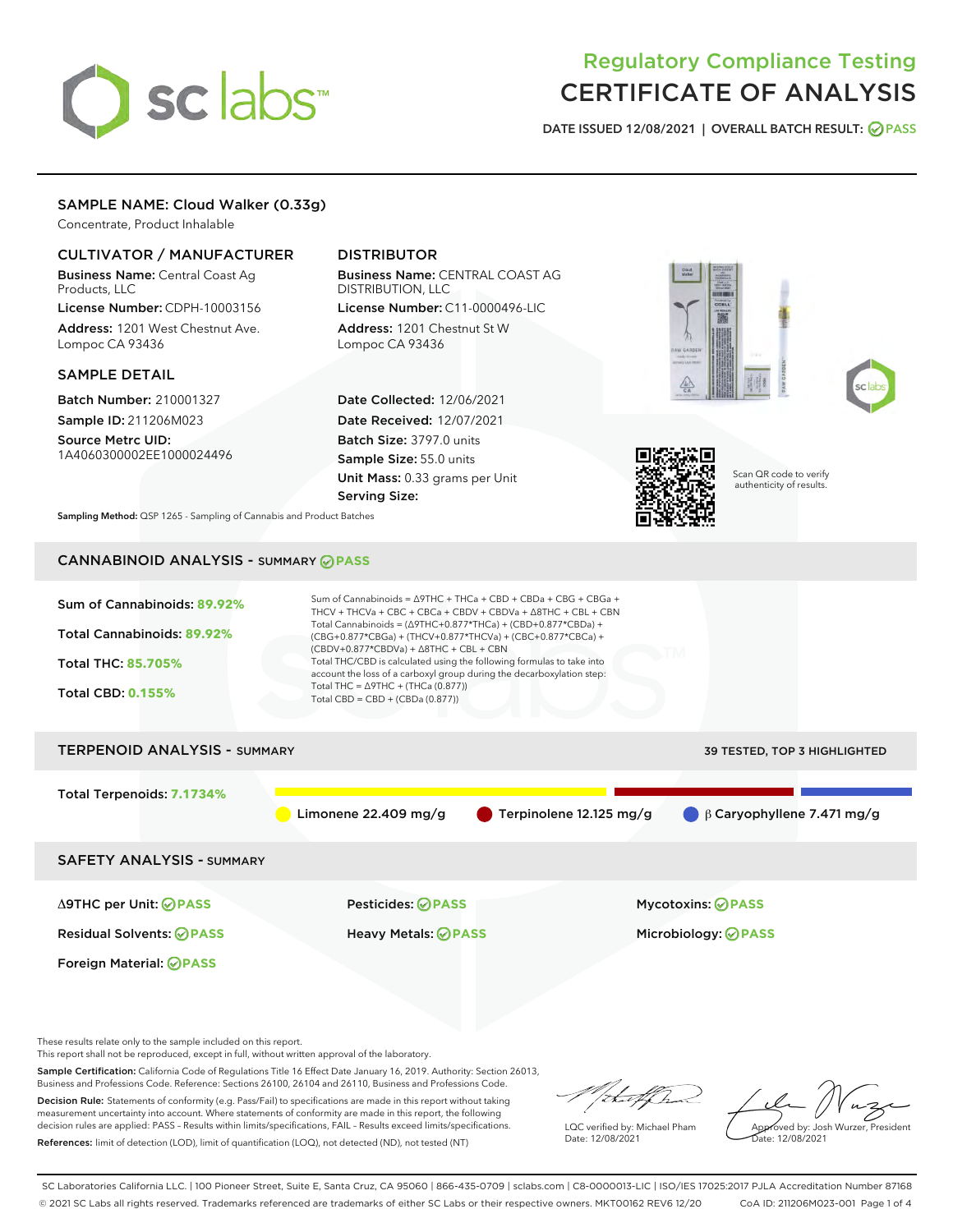

Terpene analysis utilizing gas chromatography-flame ionization detection (GC-

MEASUREMENT



**RESULT** 

**RESULT** 

CLOUD WALKER (0.33G) | DATE ISSUED 12/08/2021 | OVERALL BATCH RESULT: 2 PASS

TERPENOID TEST RESULTS - 12/08/2021

FID). **Method:** QSP 1192 - Analysis of Terpenoids by GC-FID LOD/LOO

#### CANNABINOID TEST RESULTS - 12/07/2021 2 PASS

Tested by high-performance liquid chromatography with diode-array detection (HPLC-DAD). **Method:** QSP 1157 - Analysis of Cannabinoids by HPLC-DAD

#### TOTAL CANNABINOIDS: **89.92%**

Total Cannabinoids (Total THC) + (Total CBD) + (Total CBG) + (Total THCV) + (Total CBC) + (Total CBDV) + ∆8THC + CBL + CBN

TOTAL THC: **85.705%** Total THC (∆9THC+0.877\*THCa)

TOTAL CBD: **0.155%** Total CBD (CBD+0.877\*CBDa)

TOTAL CBG: 3.449% Total CBG (CBG+0.877\*CBGa)

TOTAL THCV: 0.48% Total THCV (THCV+0.877\*THCVa)

TOTAL CBC: ND Total CBC (CBC+0.877\*CBCa)

TOTAL CBDV: ND Total CBDV (CBDV+0.877\*CBDVa)

| <b>COMPOUND</b>  | LOD/LOQ<br>(mg/g)          | <b>MEASUREMENT</b><br><b>UNCERTAINTY</b><br>(mg/g) | <b>RESULT</b><br>(mg/g) | <b>RESULT</b><br>(%) |
|------------------|----------------------------|----------------------------------------------------|-------------------------|----------------------|
| <b>A9THC</b>     | 0.06 / 0.26                | ±29.483                                            | 857.05                  | 85.705               |
| <b>CBG</b>       | 0.06/0.19                  | ±1.359                                             | 34.49                   | 3.449                |
| <b>THCV</b>      | 0.1 / 0.2                  | ±0.24                                              | 4.8                     | 0.48                 |
| <b>CBD</b>       | 0.07/0.29                  | ±0.072                                             | 1.55                    | 0.155                |
| <b>CBN</b>       | 0.1/0.3                    | ±0.08                                              | 1.3                     | 0.13                 |
| $\triangle$ 8THC | 0.1 / 0.4                  | N/A                                                | $<$ LOQ                 | <loq< th=""></loq<>  |
| THCa             | 0.05/0.14                  | N/A                                                | <b>ND</b>               | <b>ND</b>            |
| <b>THCVa</b>     | 0.07/0.20                  | N/A                                                | <b>ND</b>               | <b>ND</b>            |
| <b>CBDa</b>      | 0.02/0.19                  | N/A                                                | <b>ND</b>               | <b>ND</b>            |
| <b>CBDV</b>      | 0.04 / 0.15                | N/A                                                | <b>ND</b>               | <b>ND</b>            |
| <b>CBDVa</b>     | 0.03/0.53                  | N/A                                                | <b>ND</b>               | <b>ND</b>            |
| <b>CBGa</b>      | 0.1 / 0.2                  | N/A                                                | <b>ND</b>               | <b>ND</b>            |
| <b>CBL</b>       | 0.06 / 0.24                | N/A                                                | <b>ND</b>               | <b>ND</b>            |
| <b>CBC</b>       | 0.2 / 0.5                  | N/A                                                | <b>ND</b>               | <b>ND</b>            |
| <b>CBCa</b>      | 0.07/0.28                  | N/A                                                | <b>ND</b>               | <b>ND</b>            |
|                  | <b>SUM OF CANNABINOIDS</b> |                                                    | 899.2 mg/g              | 89.92%               |

#### **UNIT MASS: 0.33 grams per Unit**

| ∆9THC per Unit                        | 1120 per-package limit | 282.83 mg/unit | <b>PASS</b> |
|---------------------------------------|------------------------|----------------|-------------|
| <b>Total THC per Unit</b>             |                        | 282.83 mg/unit |             |
| <b>CBD</b> per Unit                   |                        | $0.51$ mg/unit |             |
| <b>Total CBD per Unit</b>             |                        | $0.51$ mg/unit |             |
| Sum of Cannabinoids<br>per Unit       |                        | 296.7 mg/unit  |             |
| <b>Total Cannabinoids</b><br>per Unit |                        | 296.7 mg/unit  |             |

| <b>COMPOUND</b>        | (mg/g)        | <b>UNCERTAINTY</b><br>(mg/g) | (mg/g)                                           | (%)                 |
|------------------------|---------------|------------------------------|--------------------------------------------------|---------------------|
| Limonene               | 0.005 / 0.016 | ±0.3204                      | 22.409                                           | 2.2409              |
| Terpinolene            | 0.008 / 0.026 | ±0.2486                      | 12.125                                           | 1.2125              |
| $\beta$ Caryophyllene  | 0.004 / 0.012 | ±0.2660                      | 7.471                                            | 0.7471              |
| <b>Myrcene</b>         | 0.008 / 0.025 | ±0.0924                      | 7.159                                            | 0.7159              |
| $\alpha$ Pinene        | 0.005 / 0.017 | ±0.0482                      | 5.601                                            | 0.5601              |
| $\beta$ Pinene         | 0.004 / 0.014 | ±0.0564                      | 4.908                                            | 0.4908              |
| Ocimene                | 0.011 / 0.038 | ±0.1080                      | 3.365                                            | 0.3365              |
| $\alpha$ Humulene      | 0.009/0.029   | ±0.0555                      | 1.728                                            | 0.1728              |
| Linalool               | 0.009 / 0.032 | ±0.0619                      | 1.629                                            | 0.1629              |
| Fenchol                | 0.010 / 0.034 | ±0.0469                      | 1.211                                            | 0.1211              |
| <b>Terpineol</b>       | 0.016 / 0.055 | ±0.0643                      | 1.047                                            | 0.1047              |
| Camphene               | 0.005 / 0.015 | ±0.0055                      | 0.478                                            | 0.0478              |
| $\alpha$ Phellandrene  | 0.006 / 0.020 | ±0.0057                      | 0.416                                            | 0.0416              |
| 3 Carene               | 0.005 / 0.018 | ±0.0050                      | 0.352                                            | 0.0352              |
| $\alpha$ Terpinene     | 0.005 / 0.017 | ±0.0052                      | 0.347                                            | 0.0347              |
| Valencene              | 0.009 / 0.030 | ±0.0227                      | 0.330                                            | 0.0330              |
| trans-ß-Farnesene      | 0.008 / 0.025 | ±0.0103                      | 0.291                                            | 0.0291              |
| $\gamma$ Terpinene     | 0.006 / 0.018 | ±0.0039                      | 0.228                                            | 0.0228              |
| <b>Borneol</b>         | 0.005 / 0.016 | ±0.0080                      | 0.190                                            | 0.0190              |
| Nerolidol              | 0.009 / 0.028 | ±0.0062                      | 0.098                                            | 0.0098              |
| Fenchone               | 0.009 / 0.028 | ±0.0025                      | 0.085                                            | 0.0085              |
| $\alpha$ Bisabolol     | 0.008 / 0.026 | ±0.0035                      | 0.065                                            | 0.0065              |
| Sabinene Hydrate       | 0.006 / 0.022 | ±0.0017                      | 0.044                                            | 0.0044              |
| Citronellol            | 0.003 / 0.010 | ±0.0021                      | 0.044                                            | 0.0044              |
| Sabinene               | 0.004 / 0.014 | ±0.0005                      | 0.039                                            | 0.0039              |
| Eucalyptol             | 0.006 / 0.018 | ±0.0009                      | 0.035                                            | 0.0035              |
| p-Cymene               | 0.005 / 0.016 | ±0.0007                      | 0.026                                            | 0.0026              |
| Geraniol               | 0.002 / 0.007 | ±0.0006                      | 0.013                                            | 0.0013              |
| Nerol                  | 0.003 / 0.011 | N/A                          | <loq< th=""><th><math>&lt;</math>LOQ</th></loq<> | $<$ LOQ             |
| Caryophyllene<br>Oxide | 0.010 / 0.033 | N/A                          | <loq< th=""><th><loq< th=""></loq<></th></loq<>  | <loq< th=""></loq<> |
| (-)-Isopulegol         | 0.005 / 0.016 | N/A                          | <b>ND</b>                                        | <b>ND</b>           |
| Camphor                | 0.006 / 0.019 | N/A                          | <b>ND</b>                                        | <b>ND</b>           |

Isoborneol 0.004 / 0.012 N/A ND ND Menthol 0.008 / 0.025 N/A ND ND R-(+)-Pulegone 0.003 / 0.011 N/A ND ND Geranyl Acetate 0.004/0.014 N/A ND ND  $\alpha$  Cedrene  $0.005 / 0.016$  N/A ND ND **Guaiol 0.009/0.030 N/A ND ND** Cedrol 0.008 / 0.027 N/A ND ND TOTAL TERPENOIDS 71.734 mg/g 7.1734%

SC Laboratories California LLC. | 100 Pioneer Street, Suite E, Santa Cruz, CA 95060 | 866-435-0709 | sclabs.com | C8-0000013-LIC | ISO/IES 17025:2017 PJLA Accreditation Number 87168 © 2021 SC Labs all rights reserved. Trademarks referenced are trademarks of either SC Labs or their respective owners. MKT00162 REV6 12/20 CoA ID: 211206M023-001 Page 2 of 4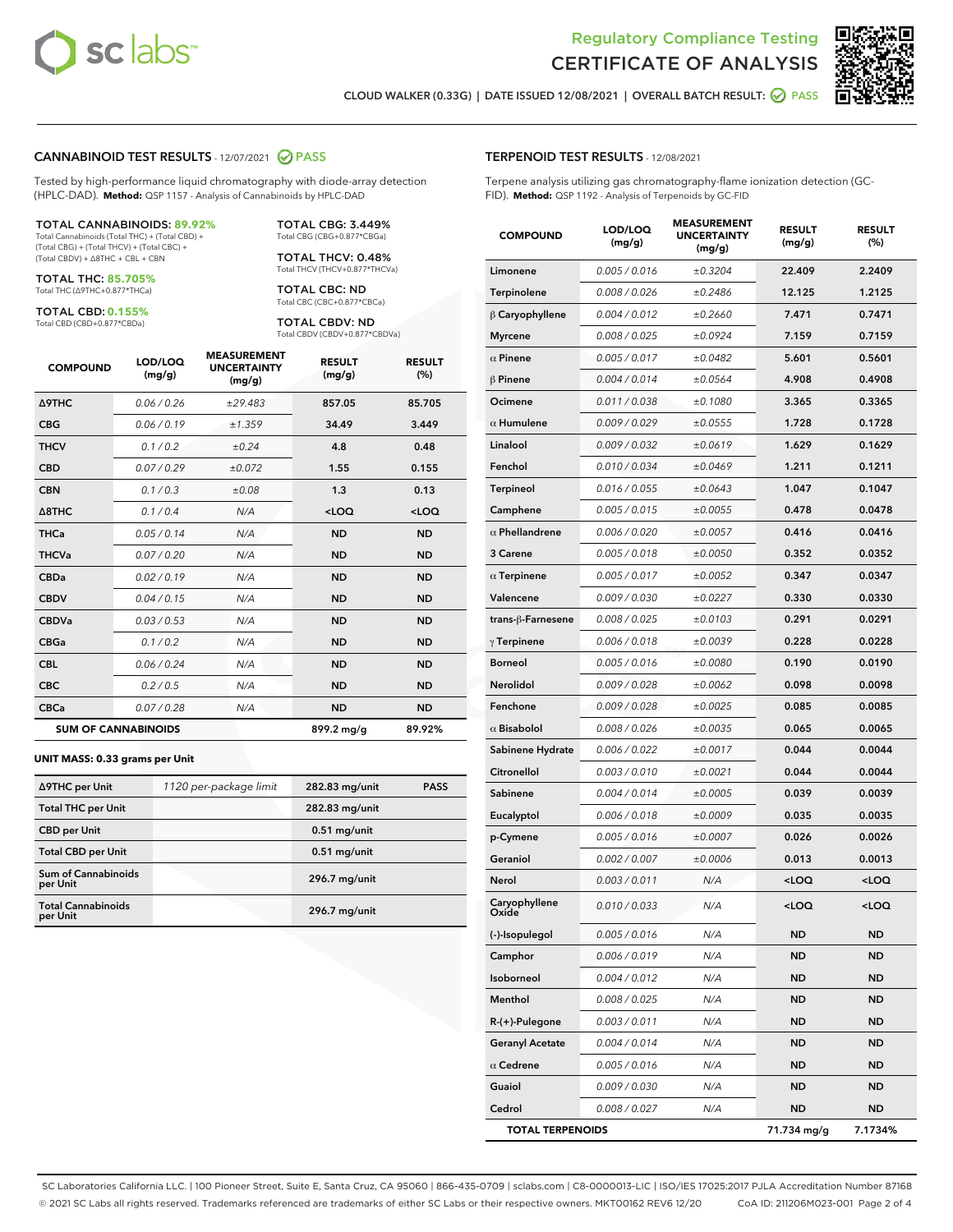



CLOUD WALKER (0.33G) | DATE ISSUED 12/08/2021 | OVERALL BATCH RESULT: @ PASS

# CATEGORY 1 PESTICIDE TEST RESULTS - 12/08/2021 2 PASS

Pesticide and plant growth regulator analysis utilizing high-performance liquid chromatography-mass spectrometry (HPLC-MS) or gas chromatography-mass spectrometry (GC-MS). \*GC-MS utilized where indicated. **Method:** QSP 1212 - Analysis of Pesticides and Mycotoxins by LC-MS or QSP 1213 - Analysis of Pesticides by GC-MS

| 0.03 / 0.08<br><b>ND</b><br><b>PASS</b><br>Aldicarb<br>$\ge$ LOD<br>N/A<br>Carbofuran<br><b>ND</b><br>0.02 / 0.05<br>$\ge$ LOD<br>N/A<br><b>PASS</b><br>Chlordane*<br>0.03 / 0.08<br>$\ge$ LOD<br>N/A<br><b>ND</b><br><b>PASS</b><br>Chlorfenapyr*<br>0.03/0.10<br>$\ge$ LOD<br>N/A<br><b>ND</b><br><b>PASS</b><br>Chlorpyrifos<br>0.02 / 0.06<br>N/A<br><b>ND</b><br><b>PASS</b><br>$\ge$ LOD<br>Coumaphos<br>0.02 / 0.07<br>N/A<br><b>ND</b><br><b>PASS</b><br>$\ge$ LOD<br>Daminozide<br>0.02 / 0.07<br>N/A<br><b>ND</b><br><b>PASS</b><br>$\ge$ LOD<br><b>DDVP</b><br>0.03/0.09<br>$>$ LOD<br>N/A<br><b>ND</b><br><b>PASS</b><br>(Dichlorvos)<br>Dimethoate<br>0.03 / 0.08<br>$\ge$ LOD<br><b>ND</b><br><b>PASS</b><br>N/A<br>0.03/0.10<br>N/A<br><b>ND</b><br><b>PASS</b><br>Ethoprop(hos)<br>$>$ LOD<br>N/A<br><b>ND</b><br><b>PASS</b><br>Etofenprox<br>0.02 / 0.06<br>$\ge$ LOD<br>Fenoxycarb<br>0.03 / 0.08<br>$\ge$ LOD<br>N/A<br><b>ND</b><br><b>PASS</b><br>0.03 / 0.08<br>$\ge$ LOD<br>N/A<br><b>ND</b><br><b>PASS</b><br>Fipronil<br>Imazalil<br>0.02 / 0.06<br>$\geq$ LOD<br>N/A<br><b>ND</b><br><b>PASS</b><br><b>Methiocarb</b><br>0.02 / 0.07<br>$\ge$ LOD<br>N/A<br><b>ND</b><br><b>PASS</b><br>Methyl<br>0.03/0.10<br>N/A<br><b>ND</b><br><b>PASS</b><br>$\ge$ LOD<br>parathion<br>0.03/0.09<br><b>Mevinphos</b><br>$\ge$ LOD<br>N/A<br><b>ND</b><br><b>PASS</b><br>Paclobutrazol<br>0.02 / 0.05<br>$>$ LOD<br>N/A<br><b>ND</b><br><b>PASS</b><br>0.03 / 0.09<br>N/A<br>$\ge$ LOD<br><b>ND</b><br><b>PASS</b><br>Propoxur<br>0.03 / 0.08<br><b>ND</b><br><b>PASS</b><br>Spiroxamine<br>$\ge$ LOD<br>N/A<br>Thiacloprid<br>0.03/0.10<br>$\ge$ LOD<br>N/A<br><b>ND</b><br><b>PASS</b> | <b>COMPOUND</b> | LOD/LOQ<br>$(\mu g/g)$ | <b>ACTION</b><br><b>LIMIT</b><br>$(\mu g/g)$ | <b>MEASUREMENT</b><br><b>UNCERTAINTY</b><br>$(\mu g/g)$ | <b>RESULT</b><br>$(\mu g/g)$ | <b>RESULT</b> |
|---------------------------------------------------------------------------------------------------------------------------------------------------------------------------------------------------------------------------------------------------------------------------------------------------------------------------------------------------------------------------------------------------------------------------------------------------------------------------------------------------------------------------------------------------------------------------------------------------------------------------------------------------------------------------------------------------------------------------------------------------------------------------------------------------------------------------------------------------------------------------------------------------------------------------------------------------------------------------------------------------------------------------------------------------------------------------------------------------------------------------------------------------------------------------------------------------------------------------------------------------------------------------------------------------------------------------------------------------------------------------------------------------------------------------------------------------------------------------------------------------------------------------------------------------------------------------------------------------------------------------------------------------------------------------------------------------------|-----------------|------------------------|----------------------------------------------|---------------------------------------------------------|------------------------------|---------------|
|                                                                                                                                                                                                                                                                                                                                                                                                                                                                                                                                                                                                                                                                                                                                                                                                                                                                                                                                                                                                                                                                                                                                                                                                                                                                                                                                                                                                                                                                                                                                                                                                                                                                                                         |                 |                        |                                              |                                                         |                              |               |
|                                                                                                                                                                                                                                                                                                                                                                                                                                                                                                                                                                                                                                                                                                                                                                                                                                                                                                                                                                                                                                                                                                                                                                                                                                                                                                                                                                                                                                                                                                                                                                                                                                                                                                         |                 |                        |                                              |                                                         |                              |               |
|                                                                                                                                                                                                                                                                                                                                                                                                                                                                                                                                                                                                                                                                                                                                                                                                                                                                                                                                                                                                                                                                                                                                                                                                                                                                                                                                                                                                                                                                                                                                                                                                                                                                                                         |                 |                        |                                              |                                                         |                              |               |
|                                                                                                                                                                                                                                                                                                                                                                                                                                                                                                                                                                                                                                                                                                                                                                                                                                                                                                                                                                                                                                                                                                                                                                                                                                                                                                                                                                                                                                                                                                                                                                                                                                                                                                         |                 |                        |                                              |                                                         |                              |               |
|                                                                                                                                                                                                                                                                                                                                                                                                                                                                                                                                                                                                                                                                                                                                                                                                                                                                                                                                                                                                                                                                                                                                                                                                                                                                                                                                                                                                                                                                                                                                                                                                                                                                                                         |                 |                        |                                              |                                                         |                              |               |
|                                                                                                                                                                                                                                                                                                                                                                                                                                                                                                                                                                                                                                                                                                                                                                                                                                                                                                                                                                                                                                                                                                                                                                                                                                                                                                                                                                                                                                                                                                                                                                                                                                                                                                         |                 |                        |                                              |                                                         |                              |               |
|                                                                                                                                                                                                                                                                                                                                                                                                                                                                                                                                                                                                                                                                                                                                                                                                                                                                                                                                                                                                                                                                                                                                                                                                                                                                                                                                                                                                                                                                                                                                                                                                                                                                                                         |                 |                        |                                              |                                                         |                              |               |
|                                                                                                                                                                                                                                                                                                                                                                                                                                                                                                                                                                                                                                                                                                                                                                                                                                                                                                                                                                                                                                                                                                                                                                                                                                                                                                                                                                                                                                                                                                                                                                                                                                                                                                         |                 |                        |                                              |                                                         |                              |               |
|                                                                                                                                                                                                                                                                                                                                                                                                                                                                                                                                                                                                                                                                                                                                                                                                                                                                                                                                                                                                                                                                                                                                                                                                                                                                                                                                                                                                                                                                                                                                                                                                                                                                                                         |                 |                        |                                              |                                                         |                              |               |
|                                                                                                                                                                                                                                                                                                                                                                                                                                                                                                                                                                                                                                                                                                                                                                                                                                                                                                                                                                                                                                                                                                                                                                                                                                                                                                                                                                                                                                                                                                                                                                                                                                                                                                         |                 |                        |                                              |                                                         |                              |               |
|                                                                                                                                                                                                                                                                                                                                                                                                                                                                                                                                                                                                                                                                                                                                                                                                                                                                                                                                                                                                                                                                                                                                                                                                                                                                                                                                                                                                                                                                                                                                                                                                                                                                                                         |                 |                        |                                              |                                                         |                              |               |
|                                                                                                                                                                                                                                                                                                                                                                                                                                                                                                                                                                                                                                                                                                                                                                                                                                                                                                                                                                                                                                                                                                                                                                                                                                                                                                                                                                                                                                                                                                                                                                                                                                                                                                         |                 |                        |                                              |                                                         |                              |               |
|                                                                                                                                                                                                                                                                                                                                                                                                                                                                                                                                                                                                                                                                                                                                                                                                                                                                                                                                                                                                                                                                                                                                                                                                                                                                                                                                                                                                                                                                                                                                                                                                                                                                                                         |                 |                        |                                              |                                                         |                              |               |
|                                                                                                                                                                                                                                                                                                                                                                                                                                                                                                                                                                                                                                                                                                                                                                                                                                                                                                                                                                                                                                                                                                                                                                                                                                                                                                                                                                                                                                                                                                                                                                                                                                                                                                         |                 |                        |                                              |                                                         |                              |               |
|                                                                                                                                                                                                                                                                                                                                                                                                                                                                                                                                                                                                                                                                                                                                                                                                                                                                                                                                                                                                                                                                                                                                                                                                                                                                                                                                                                                                                                                                                                                                                                                                                                                                                                         |                 |                        |                                              |                                                         |                              |               |
|                                                                                                                                                                                                                                                                                                                                                                                                                                                                                                                                                                                                                                                                                                                                                                                                                                                                                                                                                                                                                                                                                                                                                                                                                                                                                                                                                                                                                                                                                                                                                                                                                                                                                                         |                 |                        |                                              |                                                         |                              |               |
|                                                                                                                                                                                                                                                                                                                                                                                                                                                                                                                                                                                                                                                                                                                                                                                                                                                                                                                                                                                                                                                                                                                                                                                                                                                                                                                                                                                                                                                                                                                                                                                                                                                                                                         |                 |                        |                                              |                                                         |                              |               |
|                                                                                                                                                                                                                                                                                                                                                                                                                                                                                                                                                                                                                                                                                                                                                                                                                                                                                                                                                                                                                                                                                                                                                                                                                                                                                                                                                                                                                                                                                                                                                                                                                                                                                                         |                 |                        |                                              |                                                         |                              |               |
|                                                                                                                                                                                                                                                                                                                                                                                                                                                                                                                                                                                                                                                                                                                                                                                                                                                                                                                                                                                                                                                                                                                                                                                                                                                                                                                                                                                                                                                                                                                                                                                                                                                                                                         |                 |                        |                                              |                                                         |                              |               |
|                                                                                                                                                                                                                                                                                                                                                                                                                                                                                                                                                                                                                                                                                                                                                                                                                                                                                                                                                                                                                                                                                                                                                                                                                                                                                                                                                                                                                                                                                                                                                                                                                                                                                                         |                 |                        |                                              |                                                         |                              |               |
|                                                                                                                                                                                                                                                                                                                                                                                                                                                                                                                                                                                                                                                                                                                                                                                                                                                                                                                                                                                                                                                                                                                                                                                                                                                                                                                                                                                                                                                                                                                                                                                                                                                                                                         |                 |                        |                                              |                                                         |                              |               |

#### CATEGORY 2 PESTICIDE TEST RESULTS - 12/08/2021 @ PASS

| <b>COMPOUND</b>          | LOD/LOO<br>$(\mu g/g)$ | <b>ACTION</b><br>LIMIT<br>$(\mu g/g)$ | <b>MEASUREMENT</b><br><b>UNCERTAINTY</b><br>$(\mu g/g)$ | <b>RESULT</b><br>$(\mu g/g)$ | <b>RESULT</b> |  |
|--------------------------|------------------------|---------------------------------------|---------------------------------------------------------|------------------------------|---------------|--|
| Abamectin                | 0.03/0.10              | 0.1                                   | N/A                                                     | <b>ND</b>                    | <b>PASS</b>   |  |
| Acephate                 | 0.02/0.07              | 0.1                                   | N/A                                                     | <b>ND</b>                    | <b>PASS</b>   |  |
| Acequinocyl              | 0.02/0.07              | 0.1                                   | N/A                                                     | <b>ND</b>                    | <b>PASS</b>   |  |
| Acetamiprid              | 0.02/0.05              | 0.1                                   | N/A                                                     | <b>ND</b>                    | <b>PASS</b>   |  |
| Azoxystrobin             | 0.02/0.07              | 0.1                                   | N/A                                                     | <b>ND</b>                    | <b>PASS</b>   |  |
| <b>Bifenazate</b>        | 0.01/0.04              | 0.1                                   | N/A                                                     | <b>ND</b>                    | <b>PASS</b>   |  |
| <b>Bifenthrin</b>        | 0.02/0.05              | 3                                     | N/A                                                     | <b>ND</b>                    | <b>PASS</b>   |  |
| <b>Boscalid</b>          | 0.03/0.09              | 0.1                                   | N/A                                                     | <b>ND</b>                    | <b>PASS</b>   |  |
| Captan                   | 0.19/0.57              | 0.7                                   | N/A                                                     | <b>ND</b>                    | <b>PASS</b>   |  |
| Carbaryl                 | 0.02 / 0.06            | 0.5                                   | N/A                                                     | <b>ND</b>                    | <b>PASS</b>   |  |
| Chlorantranilip-<br>role | 0.04/0.12              | 10                                    | N/A                                                     | <b>ND</b>                    | <b>PASS</b>   |  |
| Clofentezine             | 0.03/0.09              | 0.1                                   | N/A                                                     | <b>ND</b>                    | <b>PASS</b>   |  |

# CATEGORY 2 PESTICIDE TEST RESULTS - 12/08/2021 continued

| <b>COMPOUND</b>               | LOD/LOQ<br>(µg/g) | <b>ACTION</b><br><b>LIMIT</b><br>$(\mu g/g)$ | <b>MEASUREMENT</b><br><b>UNCERTAINTY</b><br>$(\mu g/g)$ | <b>RESULT</b><br>(µg/g) | <b>RESULT</b> |
|-------------------------------|-------------------|----------------------------------------------|---------------------------------------------------------|-------------------------|---------------|
| Cyfluthrin                    | 0.12 / 0.38       | $\overline{c}$                               | N/A                                                     | <b>ND</b>               | <b>PASS</b>   |
| Cypermethrin                  | 0.11 / 0.32       | 1                                            | N/A                                                     | ND                      | <b>PASS</b>   |
| Diazinon                      | 0.02 / 0.05       | 0.1                                          | N/A                                                     | ND                      | <b>PASS</b>   |
| Dimethomorph                  | 0.03 / 0.09       | 2                                            | N/A                                                     | ND                      | <b>PASS</b>   |
| Etoxazole                     | 0.02 / 0.06       | 0.1                                          | N/A                                                     | <b>ND</b>               | <b>PASS</b>   |
| Fenhexamid                    | 0.03 / 0.09       | 0.1                                          | N/A                                                     | <b>ND</b>               | <b>PASS</b>   |
| Fenpyroximate                 | 0.02 / 0.06       | 0.1                                          | N/A                                                     | ND                      | <b>PASS</b>   |
| Flonicamid                    | 0.03 / 0.10       | 0.1                                          | N/A                                                     | ND                      | <b>PASS</b>   |
| Fludioxonil                   | 0.03 / 0.10       | 0.1                                          | N/A                                                     | <b>ND</b>               | <b>PASS</b>   |
| Hexythiazox                   | 0.02 / 0.07       | 0.1                                          | N/A                                                     | ND                      | <b>PASS</b>   |
| Imidacloprid                  | 0.04 / 0.11       | 5                                            | N/A                                                     | ND                      | <b>PASS</b>   |
| Kresoxim-methyl               | 0.02 / 0.07       | 0.1                                          | N/A                                                     | <b>ND</b>               | <b>PASS</b>   |
| <b>Malathion</b>              | 0.03 / 0.09       | 0.5                                          | N/A                                                     | ND                      | <b>PASS</b>   |
| Metalaxyl                     | 0.02 / 0.07       | $\overline{c}$                               | N/A                                                     | ND                      | <b>PASS</b>   |
| Methomyl                      | 0.03 / 0.10       | 1                                            | N/A                                                     | <b>ND</b>               | <b>PASS</b>   |
| Myclobutanil                  | 0.03 / 0.09       | 0.1                                          | N/A                                                     | ND                      | <b>PASS</b>   |
| Naled                         | 0.02 / 0.07       | 0.1                                          | N/A                                                     | ND                      | <b>PASS</b>   |
| Oxamyl                        | 0.04 / 0.11       | 0.5                                          | N/A                                                     | ND                      | <b>PASS</b>   |
| Pentachloronitro-<br>benzene* | 0.03 / 0.09       | 0.1                                          | N/A                                                     | ND                      | <b>PASS</b>   |
| Permethrin                    | 0.04 / 0.12       | 0.5                                          | N/A                                                     | <b>ND</b>               | <b>PASS</b>   |
| Phosmet                       | 0.03 / 0.10       | 0.1                                          | N/A                                                     | <b>ND</b>               | <b>PASS</b>   |
| Piperonylbu-<br>toxide        | 0.02 / 0.07       | 3                                            | N/A                                                     | ND                      | <b>PASS</b>   |
| Prallethrin                   | 0.03 / 0.08       | 0.1                                          | N/A                                                     | <b>ND</b>               | <b>PASS</b>   |
| Propiconazole                 | 0.02 / 0.07       | 0.1                                          | N/A                                                     | ND                      | <b>PASS</b>   |
| Pyrethrins                    | 0.04 / 0.12       | 0.5                                          | N/A                                                     | ND                      | <b>PASS</b>   |
| Pyridaben                     | 0.02 / 0.07       | 0.1                                          | N/A                                                     | ND                      | <b>PASS</b>   |
| Spinetoram                    | 0.02 / 0.07       | 0.1                                          | N/A                                                     | ND                      | <b>PASS</b>   |
| Spinosad                      | 0.02 / 0.07       | 0.1                                          | N/A                                                     | ND                      | <b>PASS</b>   |
| Spiromesifen                  | 0.02 / 0.05       | 0.1                                          | N/A                                                     | <b>ND</b>               | <b>PASS</b>   |
| Spirotetramat                 | 0.02 / 0.06       | 0.1                                          | N/A                                                     | ND                      | <b>PASS</b>   |
| Tebuconazole                  | 0.02 / 0.07       | 0.1                                          | N/A                                                     | ND                      | <b>PASS</b>   |
| Thiamethoxam                  | 0.03 / 0.10       | 5                                            | N/A                                                     | <b>ND</b>               | <b>PASS</b>   |
| Trifloxystrobin               | 0.03 / 0.08       | 0.1                                          | N/A                                                     | <b>ND</b>               | <b>PASS</b>   |

SC Laboratories California LLC. | 100 Pioneer Street, Suite E, Santa Cruz, CA 95060 | 866-435-0709 | sclabs.com | C8-0000013-LIC | ISO/IES 17025:2017 PJLA Accreditation Number 87168 © 2021 SC Labs all rights reserved. Trademarks referenced are trademarks of either SC Labs or their respective owners. MKT00162 REV6 12/20 CoA ID: 211206M023-001 Page 3 of 4